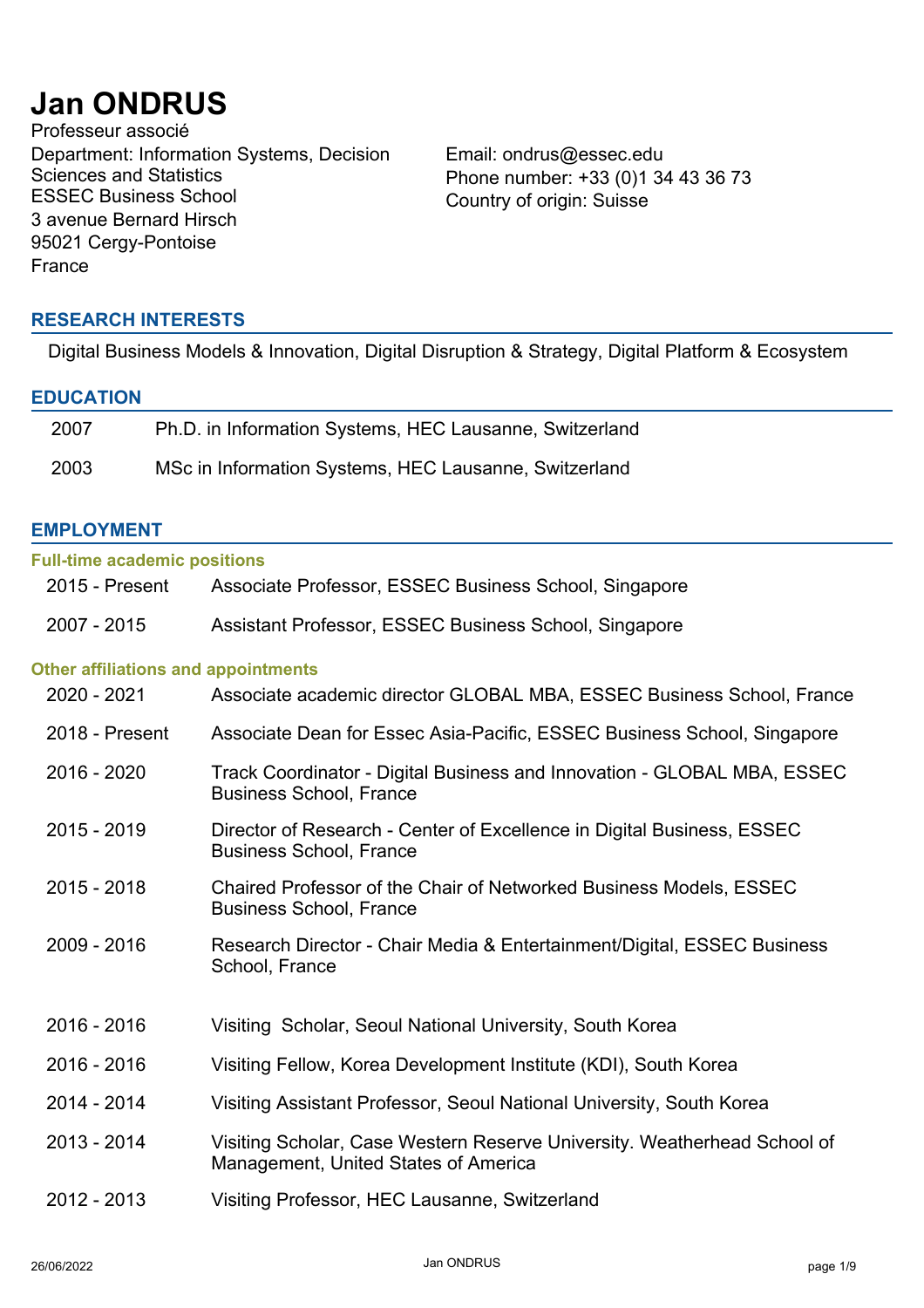2008 - 2009 Guest lecturer, University of Mannheim, Germany

# 2007 - 2007 Visiting Research Professor, Sungkyunkwan University, South Korea

# **GRANTS AND HONORS**

| <b>Awards and Honors</b> |                                                                                                                                                                                                                                                                                                                                        |  |
|--------------------------|----------------------------------------------------------------------------------------------------------------------------------------------------------------------------------------------------------------------------------------------------------------------------------------------------------------------------------------|--|
| 2020                     | Best Student Paper Award (Track - Societal Impact of IS) for this article "Hikikomori<br>and Technology-Enabled Escapism: An Affordances and Constraints Perspective" at<br>the the 2020 International Conference on Information Systems (ICIS), Association<br>for Information Systems (AIS), United States of America                |  |
| 2017                     | Nominated for Most Innovative Short Paper Award for his article "IS Capabilities in<br>the Development of an Ecosystem Innovation: A Case Study of the Hallyu (Korean<br>Wave) Phenomenon" at the 2017 International Conference on Information Systems<br>(ICIS)., Association for Information Systems (AIS), United States of America |  |
| 2016                     | Elsevier 15th Anniversary Author Awards Most Cited Papers 2001 – 2016 for the<br>article: Dahlberg, T., Mallat, N., Ondrus, J., Zmijewska, A. 2008. Past, Present and<br>Future of Mobile Payments: A Literature Review. ECRA 7(2), 165-181.                                                                                           |  |
| 2015                     | Nominated for Best Paper at the 48thHawai'i Annual International Conference on<br>System Sciences (HICCS-48) for the article "A Post-Failure Analysis of Mobile<br>Payment Platforms" (with GannamaneniA., Lyytinen K.).                                                                                                               |  |
| 2015                     | Highly Commended Paper of 2014, for the paper "Mobile Social Networking<br>Application Viability: A research framework," International Journal of Accounting and<br><b>Information Management</b>                                                                                                                                      |  |
| 2005                     | Nominated for Best Paper Award at at the 38th Hawai'i Annual International<br>Conference on System Sciences (HICCS-38)                                                                                                                                                                                                                 |  |

# **PUBLICATIONS**

#### **Journal Articles**

TAN, F.T.C., ONDRUS, J., TAN, B. and OH, J. (2020). Digital Transformation of Business Ecosystems: Evidence from the Korean Pop Industry. *Information Systems Journal*, 30(5), pp. 866- 898.

DE REUVER, M. and ONDRUS, J. (2017). When Technological Superiority Is Not Enough: The Struggle to Impose the SIM Card as the NFC Secure Element for Mobile Payment Platforms. *Telecommunications Policy*, 41(4), pp. 253-262.

GLADY, N. and ONDRUS, J. (2016). Lancer sa plateforme web: les 3 erreurs à éviter. *Harvard Business Review (France)*, (HS), pp. 94-95.

DAHLBERG, T., GUO, J. and ONDRUS, J. (2015). A Critical Review of Mobile Payment Research. *Electronic Commerce Research and Applications*, 14(5), pp. 265-284.

ONDRUS, J., BUI, T. and PIGNEUR, Y. (2015). A Foresight Support System Using MCDM Methods. *Group Decision and Negotiation*, 24(2), pp. 333-358.

ONDRUS, J., GANNAMANENI, A. and LYYTINEN, K. (2015). The Impact of Openness on the Market Potential of Multi-Sided Platforms: A Case Study of Mobile Payment Platforms. *Journal of Information Technology*, 30(2), pp. 260-275.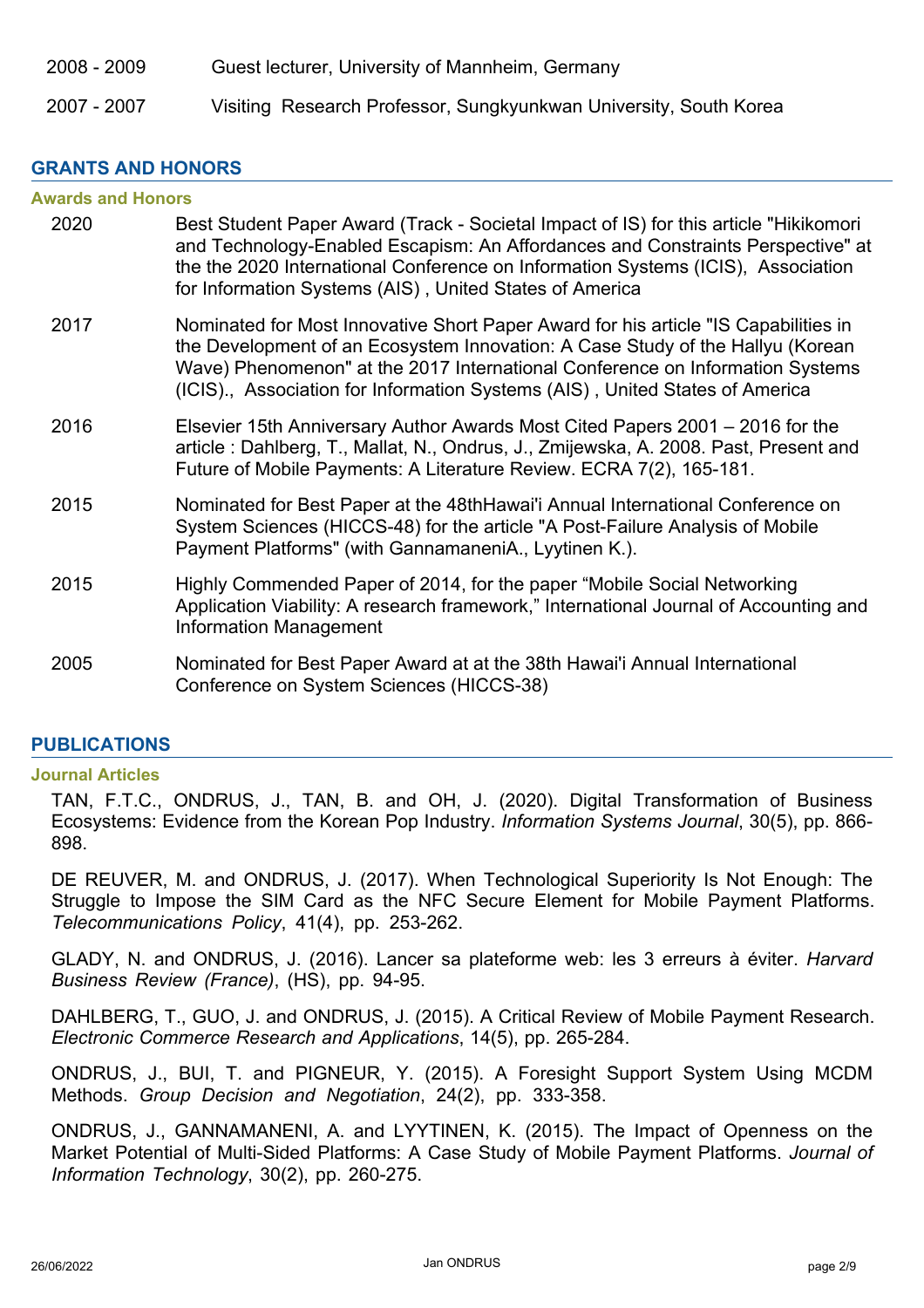PHANG, C.W., SUTANTO, J., TAN, C.H. and ONDRUS, J. (2014). Mobile Social Networking Application Viability: A Research Framework. *International Journal of Accounting and Information Management*, 22(4), pp. 321-338.

HOLZER, A. and ONDRUS, J. (2011). Mobile Application Market: A Developer's Perspective. *Telematics and Informatics*, 28(1), pp. 22-31.

SARKER, S., CAMPBELL, D., ONDRUS, J. and VALACICH, S. (2010). Mapping the Need for Mobile Collaboration Technologies: A Fit Perspective. *International Journal of e-Collaboration*, 6(4), pp. 32-53.

ONDRUS, J. and PIGNEUR, Y. (2009). Near Field Communication: An Assessment for Future Payment Systems. *Information Systems and e-Business Management*, 7(3), pp. 347-361.

DAHLBERG, T., MALLAT, N., ONDRUS, J. and ZMIJEWSKA, A. (2008). Past, Present and Future of Mobile Payments Research - A Literature Review. *Electronic Commerce Research and Applications*, 7(2), pp. 165-181.

ONDRUS, J. and PIGNEUR, Y. (2007). Cross-industry Preferences for Mobile Payments Development in Switzerland. *Electronic Markets*, 17(2), pp. 142-152.

ONDRUS, J. and PIGNEUR, Y. (2006). Towards A Holistic Analysis of Mobile Payments: A Multiple Perspectives Approach. *Electronic Commerce Research and Applications*, 5(3), pp. 246-257.

### **Book chapters**

REMY, S., KOLOKOTSA, J., ONDRUS, J., EL OUARZAZI, Y. and GLADY, N. (2021). Purposeful Ecosystem Orchestration. In: Colin Mayer, Bruno Roche eds. *Putting Purpose into Practice: The Economics of Mutuality*. 1st ed. Oxford: Oxford University Press, pp. 98-112.

ONDRUS, J., BUI, T. and BUI, T. (2005). A Multi-Actor, Multi-Criteria Approach for Technology Selection When Designing Mobile Information Systems. In: *Mobile Information Systems II*. 1st ed. New York: Springer, pp. 271-278.

#### **Conference proceedings**

WIESCHE, M., SCHREIECK, M., ONDRUS, J. and KRCMAR, H. (2021). Building Blocks of Digital Platform Ecosystems and Their Implications for Inter-Platform Governance. In: *Academy of Management Proceedings*. Academy of Management.

TAN, F.T.C., ONDRUS, J., KATO, T. and TAN, B. (2020). Digital Transformation and the Socially Reclusive: A Study of ICT and the Hikikomori in Japan. In: *Proceedings of the 24nd Pacific Asia Conference on Information Systems (PACIS 2020)*. Dubai: Association for Information Systems (AIS).

PARK, H.E., ONDRUS, J., TAN, B., TAN, F.T.C. and KATO, T. (2020). Hikikomori and Technology-Enabled Escapism: An Affordances and Constraints Perspective. In: *Proceedings of the Forty First International Conference on Information Systems (ICIS 2020)*. Hyderabad.

SCHIRRMACHER, N.B., ONDRUS, J., TAN, F.T.C., LOH, Y. and HARDOON, D.R. (2019). Overcoming Status Quo Bias: Nudging in a Government-Led Digital Transformation Initiative. In: *Proceedings of the Fortieth International Conference on Information Systems (ICIS 2019)*. Munich: Association for Information Systems (AIS).

SCHIRRMACHER, N.B., ONDRUS, J. and TER CHIAN TAN, F. (2018). Towards a Response to Ransomware: Examining Digital Capabilities of the WannaCry Attack. In: *22nd Pacific Asia Conference on Information Systems (PACIS) 2018*. Association for Information Systems (AIS).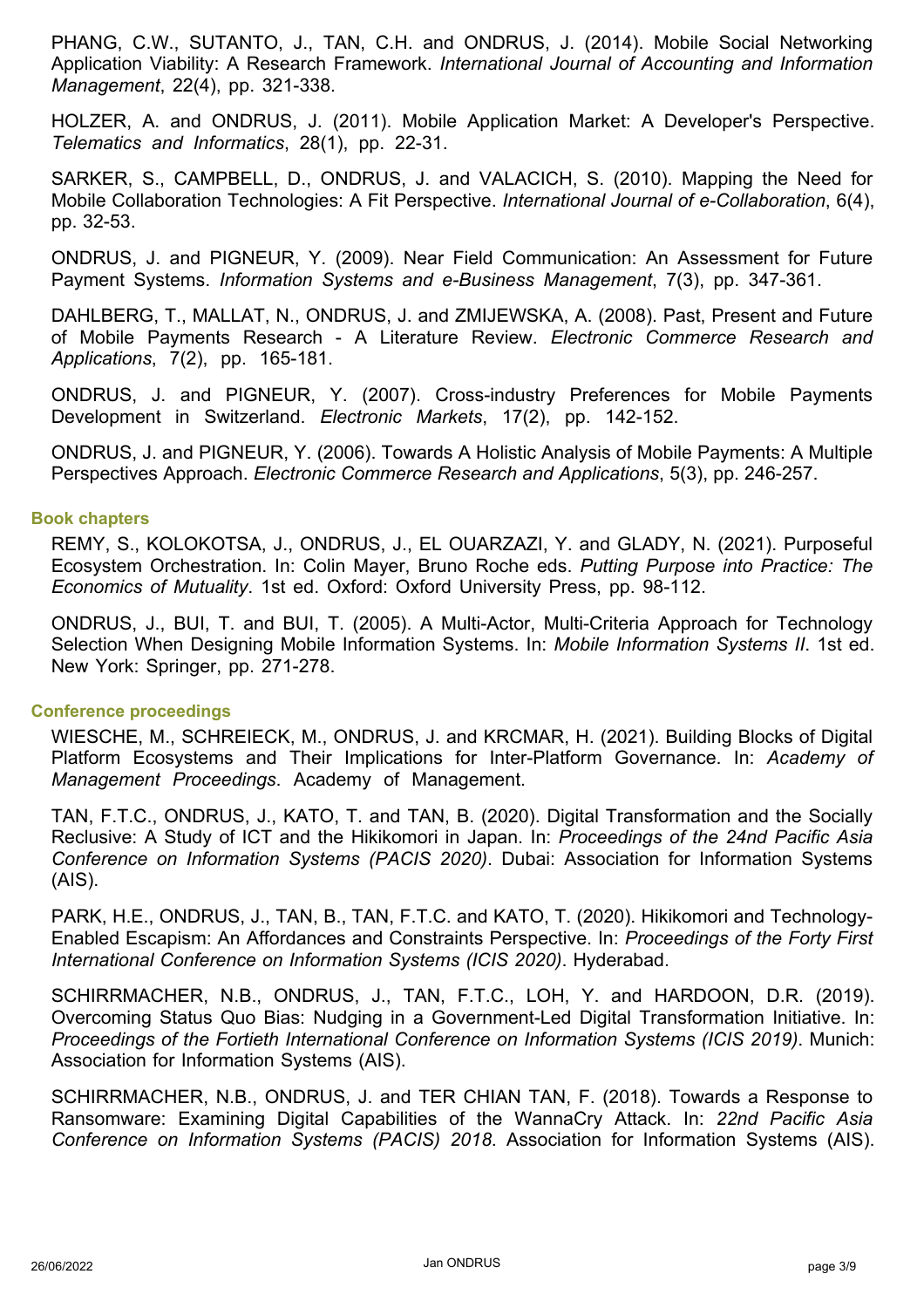KIM, H., TAN, F.T.C., LEONG, C., KIM, D.D., ONDRUS, J. and TAN, B. (2018). Value Co-creation in Digital Content Ecosystems: A Study of Hallyu. In: *Proceedings of the Thirty Ninth International Conference on Information Systems (ICIS 2018)*. Association for Information Systems (AIS).

DONGYEOB KIM, D., TAN, B., TER CHIAN TAN, F., ONDRUS, J. and OH, J. (2017). IS Capabilities in the Development of an Innovation Ecosystem: A Case Study of the Hallyu (Korean Wave) Phenomenon. In: *Proceedings of the Thirty-Eighth International Conference on Information Systems (ICIS)*. Seoul National University.

SCHIRRMACHER, N., ONDRUS, J., KUDE, T. and POPP, K. (2017). Launch Strategies of Digital Platforms: Platforms with Switching and Non-Switching Users. In: *Proceedings of the 25th European Conference on Information Systems (ECIS 2017)*. Universidade do Minho.

ONDRUS, J., GANNAMANENI, A. and LYYTINEN, K. (2015). A Post-Failure Analysis of Mobile Payment Platforms. In: *Proceedings of the 48th Hawai'i International Conference on Systems Sciences (HICSS-48)*. University of Hawaii.

ONDRUS, J. (2015). Clashing over the NFC Secure Element for Platform Leadership in the Mobile Payment Ecosystem. In: *Proceedings of the 17th International Conference on Electronic Commerce: Application of Big Data in E-Commerce*. Seoul National University.

GAUR, A., AVISON, D. and ONDRUS, J. (2013). Mobile Merchandising Exploring New Business Practices in the Mobile Payment Ecosystem. In: *3rd Biennial Conference of the Indian Academy of Management (IAM)*. Indian Academy of Management (IAM).

HOLZER, A., GOVAERTS, S., ONDRUS, J., VOZNIUK, A., RIGAUD, D. and GARBINATO, B. (2013). SpeakUp – A Mobile App Facilitating Audience Interaction. In: *12th International Conference on Web-based Learning (ICWL 2013)*. Tajen Uniiversity.

HOLZER, A. and ONDRUS, J. (2012). Mobile App Development: Native or Web? In: *Proceedings of the Eleventh Workshop on E-Business (WEB 2012)*. Association for Information Systems (AIS).

ONDRUS, J. and LYYTINEN, K. (2011). Mobile Payments Market: Towards Another Clash of the Titans? In: *Proceedings of the 10th International Conference on Mobile Business (ICMB)*. Politecnico di Milano.

SARKER, S., SARKER, S., ONDRUS, J., JANA, D. and AHUJA, M. (2011). The Role of Individual, Family-Related, and Organizational Factors in Shaping WLC in Offshoring Contexts: A Study of European and Indian IT Professionals. In: *PACIS 2011 Proceedings*. Association for Information Systems (AIS).

ELIE-DIT-COSAQUE, C. and ONDRUS, J. (2011). Towards a Better Understanding of Personal Productivity in the Context of Information Technology Use. In: *Actes du Colloque AIM 2011*. Association for Information Management (AIM).

ONDRUS, J. and PIGNEUR, Y. (2009). C-K Design Theory for Information Systems Research. In: *Proceedings of the 4th International Conference on Design Science Research in Information Systems and Technology*. Association for Computing Machinery (ACM).

HOLZER, A. and ONDRUS, J. (2009). Trends in Mobile Application Development. In: *The Mobilware 2009 Workshop Proceedings*. Springer.

ONDRUS, J., LYYTINEN, K. and PIGNEUR, Y. (2009). Why Mobile Payment Fail? Towards a Dynamic and Multi-perspective Explanation. In: *Proceedings of the 42nd Hawaii International Confererence on System Sciences*. Institute of Electrical and Electronics Engineers (IEEE).

GASPOZ, C., ONDRUS, J. and PIGNEUR, Y. (2008). Comparison of Multi-criteria and Prediction Market Approaches for Technology Foresight. In: *Proceedings of the 13rd AIM Congress, Paris 2008 (pre-ICIS Workshop 2008)*. Association for Information Management (AIM).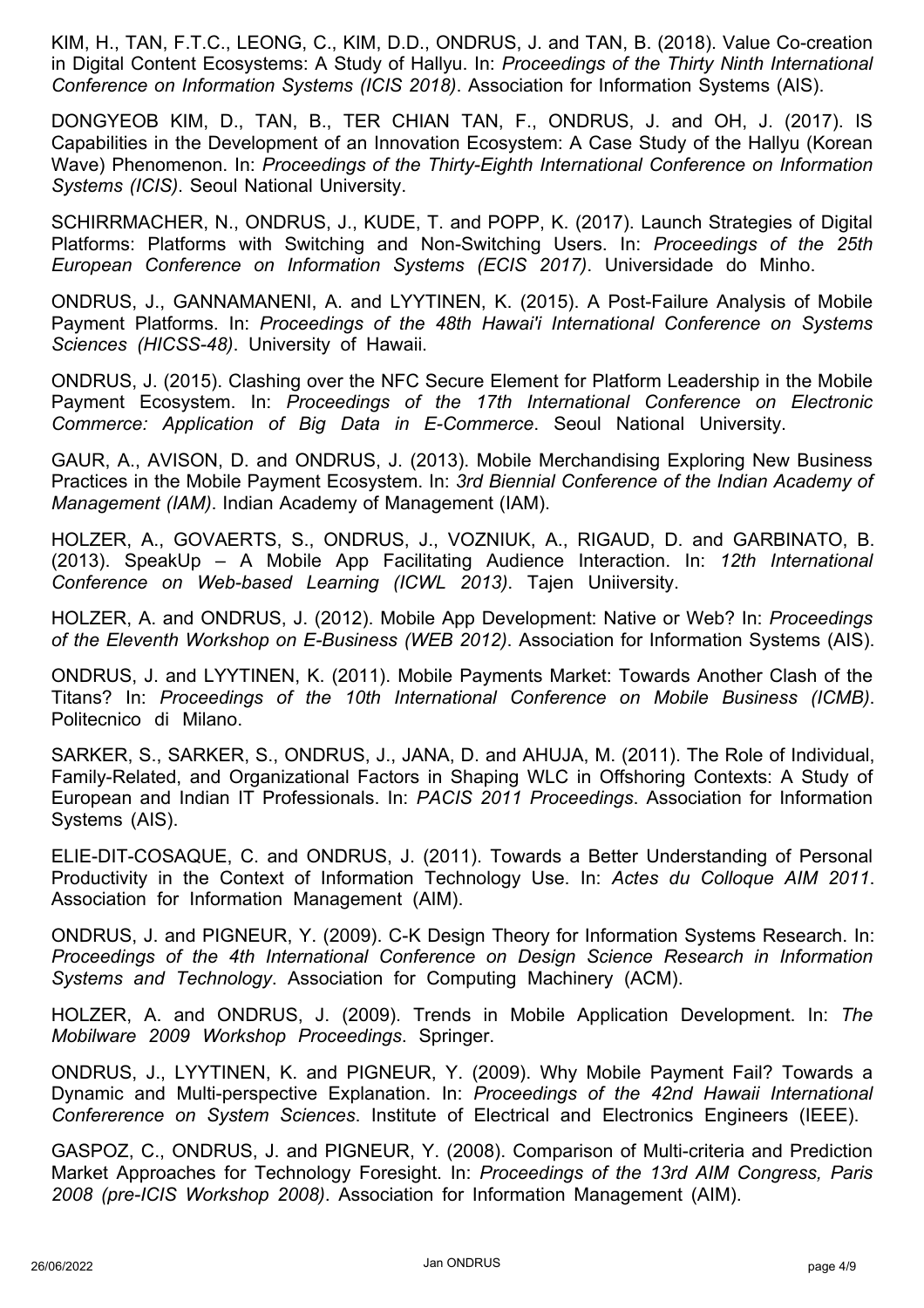ONDRUS, J. and PIGNEUR, Y. (2007). An Assessment of NFC for Future Payments Systems. In: *ICMB'07*. Toronto: IEEE Computer Society.

ONDRUS, J., GASPOZ, C. and PIGNEUR, Y. (2007). Technology Foresight for IT Investment: Multi-Criteria Decision-Making versus Prediction Markets. In: *6th AIM Pre-ICIS Workshop, 8 Dec 2007, UQAM*. Montreal: Association for Information Management (AIM).

ONDRUS, J., PIGNEUR, Y. and MONZANI, J.S. (2006). A GDSS for Visualizing and Assessing a Technology Environment. In: *AMCIS'06*. Acapulco: AIS Educator Journal.

ONDRUS, J. and PIGNEUR, Y. (2006). A Multi-stakeholder Multi-criteria Assessment Framework of Mobile Payments: An Illustration with the Swiss Public Transportation Industry. In: *HICSS'06*. Hawaii: IEEE Computer Society.

ONDRUS, J. and PIGNEUR, Y. (2006). A Systematic Approach to Explain the Delayed Deployment of Mobile Payments in Switzerland. In: *ICMB'06*. Copenhagen: IEEE Computer Society.

ONDRUS, J., DAHLBERG, T., MALLAT, N. and ZMIJEWSKA, A. (2006). Mobile Payment Market and Research : Past, Present and Future. In: *MRT'06*. Helsinki: Helsinki School of Economics.

ONDRUS, J. and PIGNEUR, Y. (2005). A Disruption Analysis in the Mobile Payment Market. In: *HICSS'05*. Hawaii: IEEE Computer Society.

ONDRUS, J., PIGNEUR, Y. and PIGNEUR, Y. (2005). A Multi-actor, Multi-criteria Approach for Technology Selection when Designing Mobile Information Systems. In: *MOBIS'05*. Leeds: Springer.

ONDRUS, J., PIGNEUR, Y. and CAMPONOVO, G. (2005). A Proposal for a Multi-Perspective Analysis of the Mobile Payments Environment. In: *ICMB'05*. Sydney: IEEE Computer Society.

ONDRUS, J., PIGNEUR, Y. and CAMPONOVO, G. (2005). Environmental Context Significance in Strategic Decision Support. In: *Context'05*. Paris: CEUR-WS.org.

ONDRUS, J. and PIGNEUR, Y. (2004). Coupling Mobile Payments and CRM in the Retail Industry. In: . Lisbon: IADIS.

BUI, T. and ONDRUS, J. (2003). M-Computing for Real-Time Negotiation Support. In: *HICSS'03*. Hawaii: IEEE Computer Society.

## **Conferences**

SCHIRRMACHER, N., ONDRUS, J., HARDOON, D.R. and AI-CHI LOH, Y. (2019). Overcoming Status Quo Bias: Nudging in a Government-Led Digital Transformation Initiative. In: 2019 International Conference on Information Systems (ICIS).

KIM, H., TAN, F., LEONG, C., KIM, D., ONDRUS, J. and TAN, B. (2018). Navigating Value Cocreation in Digital Entertainment: A Study of the "Hallyu" Business Ecosystem. In: 39th International Conference on Information Systems (ICIS).

ONDRUS, J. and GANNAMANENI, A. (2013). Towards a Multi-level Framework to Analyze Mobile Payment Platforms. In: SIGBPS Workshop on Business Processes and Services.

GAUR, A. and ONDRUS, J. (2012). The Role of Banks in the Mobile Payment Ecosystem: A Strategic Asset Perspective. In: 14th Annual International Conference On Electronic Commerce (ICEC 2012).

ONDRUS, J., LYYTINEN, K. and PIGNEUR, Y. (2008). Why Mobile Payments Fail? An Analysis of the Swiss Case. In: Everyday Digital Money Workshop.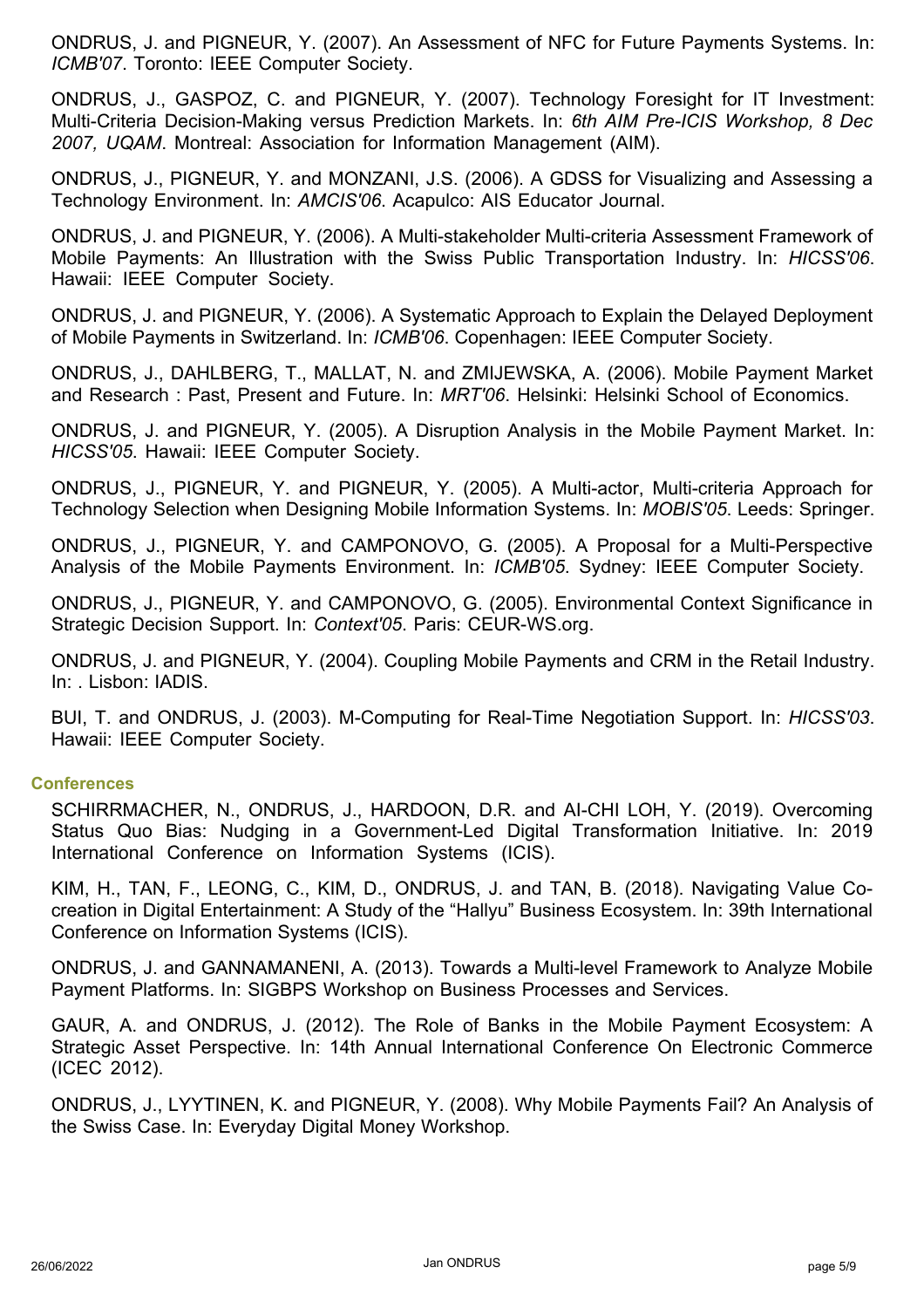# **OTHER RESEARCH ACTIVITIES**

#### **Associate Editor**

- Since 2022 Information Systems Journal
- 2015 2016 Electronic Commerce Research and Applications
- 2015 2020 Electronic Commerce Research and Applications
- 2011 2018 Information Systems Journal

### **Editorial Board Membership**

2010 - 2018 Journal of Information Technology Case and Application Research

## **Ad-hoc reviewer for :**

Electronic Commerce Research and Applications, European Journal of Information Systems, Group Decision and Negotiation, IEEE Transactions on Engineering Management, Info, Information Systems and e-Business Management, Information Systems Journal, Information Systems Research, Information Technology and Management, Journal of Information Technology Case and Application Research, Journal of Organizational Computing and Electronic Commerce, Telecommunications Policy

#### **PhD Supervision**

| 2021                             | N.-B. SCHIRRMACHER (ESSEC Business School), Thesis director                                                                                                                     |  |
|----------------------------------|---------------------------------------------------------------------------------------------------------------------------------------------------------------------------------|--|
| 2021                             | A. ASADULLAH (National University of Singapore), Thesis referee                                                                                                                 |  |
| 2020                             | R. HARRY (University of Cape Town), Thesis referee                                                                                                                              |  |
| 2019                             | P. MUTHUKANNAN (University of Sydney), Thesis referee                                                                                                                           |  |
| 2018                             | F. PISANI (Frankfurt School of Finance and Management), Thesis jury member                                                                                                      |  |
| 2011                             | J. MALAURENT (ESSEC Business School), Thesis jury member, First Placement:<br>EM Lyon                                                                                           |  |
| 2009                             | F. LENTZ (Université d'Angers), Thesis jury member                                                                                                                              |  |
| <b>Other research activities</b> |                                                                                                                                                                                 |  |
| 2021                             | Track Chair, International Conference on Information Systems (ICIS), 2021, Austin,<br>USA, December (Sharing Economy, Platforms, and Crowds track), United States of<br>America |  |
| 2020                             | Track Chair, Pacific Asia Conference on Information Systems (PACIS), 2020, Dubai<br>(IT Strategy, Leadership and Governance track), United Arab Emirates                        |  |
| 2016                             | Organizing chair, AOM Caucus – Business Model Innovation in the Knowledge<br>Economy: From Linear Value Chain to Ecosystem, 2016, Anaheim, United States of<br>America          |  |
| 2016                             | Track chair, International Conference on Information Systems (ICIS), 2016, Dublin<br>(E-Biz and E-Gov track), Ireland                                                           |  |
| 2015                             | Organizing Chair, International Conference on Mobile Business (ICMB), 2015, Fort<br>Worth, United States of America                                                             |  |
| 2013                             | Program chair, International Conference on Mobile Business (ICMB), 2013, Berlin,<br>Germany                                                                                     |  |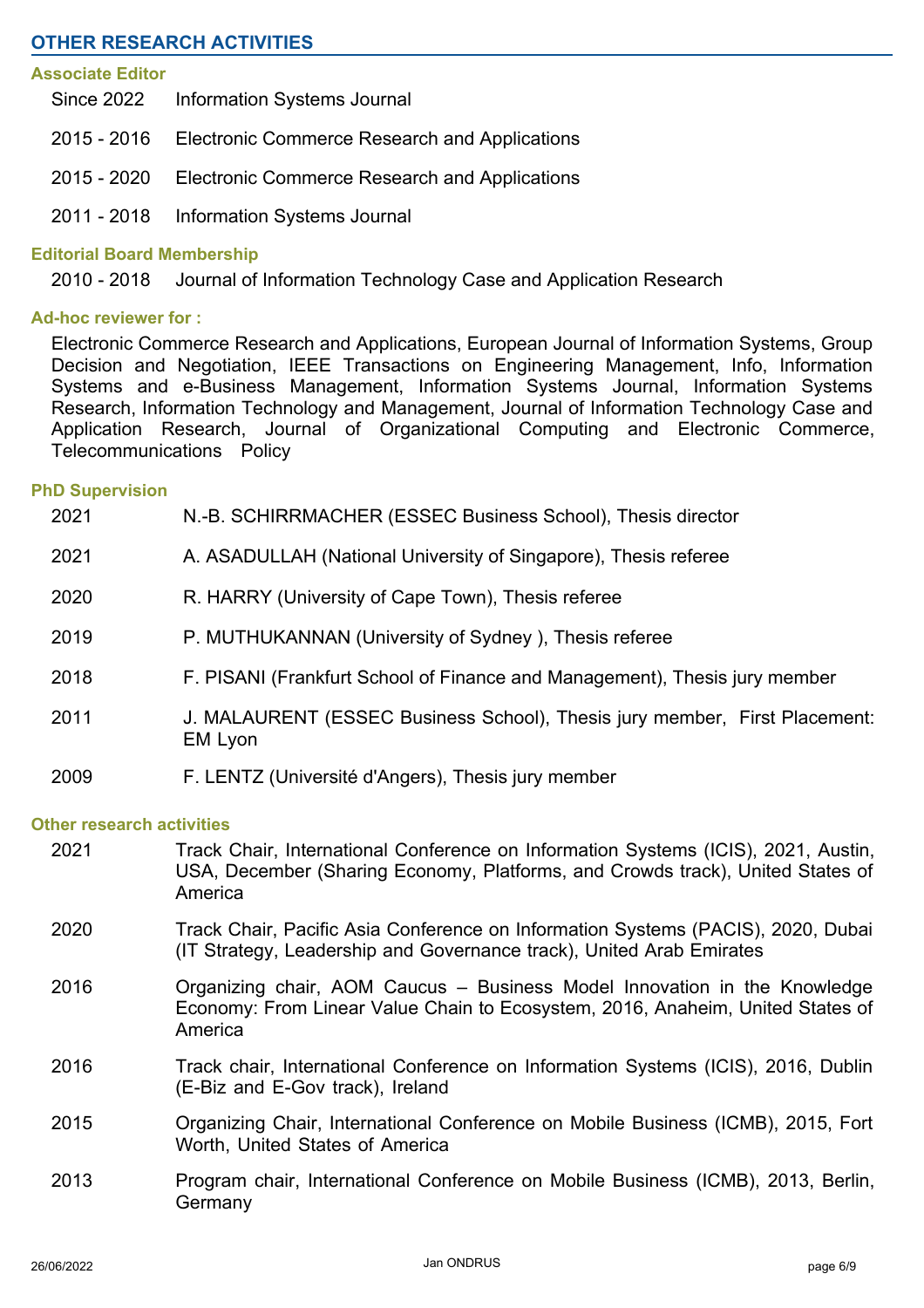- Track chair, International Conference on Electronic Commerce (ICEC), 2012 (Mobile Payment track), Singapore 2012
- Track chair, International Conference on Mobile Business (ICMB 2012), Delft (Business Application track), Netherlands 2012
- Organizing chair of International Cashless Society Roundtable (ICSR), 2012, Copenhagen, Denmark 2012
- Track chair, International Conference on Electronic Commerce (ICEC 2010), Honolulu (Mobile Commerce track), United States of America 2010
- Panel chair, International Conference on Mobile Business (ICMB 2012), Delft, **Netherlands** 2010
- Since 2020 Member of Scientific Committee of EMOI-INTEROP / CAISE (2005), Porto, Portugal
- Member of Program Committee of International Conference on Electronic Commerce (ICEC), 2016, Seoul, South Korea 2016
- Member of Program Committee of International Conference on Electronic Commerce (ICEC), 2015, Seoul 2015
- Member of Scientific Committee of The Organizations, Artifacts and Practices (OAP) Workshop, 2014, Roma, Italy 2014
- Member of Program Committee of International Conference on Mobile Business (ICMB), 2014, London 2014
- Member of Program Committee of International Conference on Electronic Commerce (ICEC), 2013, Turku 2013
- Member of Program Committee of International Conference on Electronic Commerce (ICEC), 2013, Turku 2013
- Member of program committee of International Conference on Web Information Systems and Technologies (WEBIST) 2013, Aachen, Germany 2013
- Member of Scientific Committee of The Organizations, Artifacts and Practices (OAP) Workshop, 2012, Paris, France 2012
- Member of program committee of Pacific Asia Conference on Information Systems (PACIS), 2012, Ho Chi Minh city, Vietnam 2012
- 2012 2013 International Conference on Mobile Business (ICMB 2012), Delft, Netherlands
- Member of Program Committee of International Conference on Electronic Commerce (ICEC), 2012 2012
- 2011 Reviewer for ISSC International Smart Sourcing Conference (2011)
- Reviewer for ICEC International Conference on Electronic Commerce (2011, 2012, 2013, 2014) 2011 - 2014
- Reviewer for PACIS Pacific Asia Conference on Information Systems (2011, 2012, 2014, 2018) 2011 - 2018
- Reviewer for DIGIT 2011 (Pre-ICIS workshop of The SIG on the Adoption and Diffusion of Information Technology) 2011
- 2011 Reviewer for WI International Conference on Wirtschaftsinformatik (2011)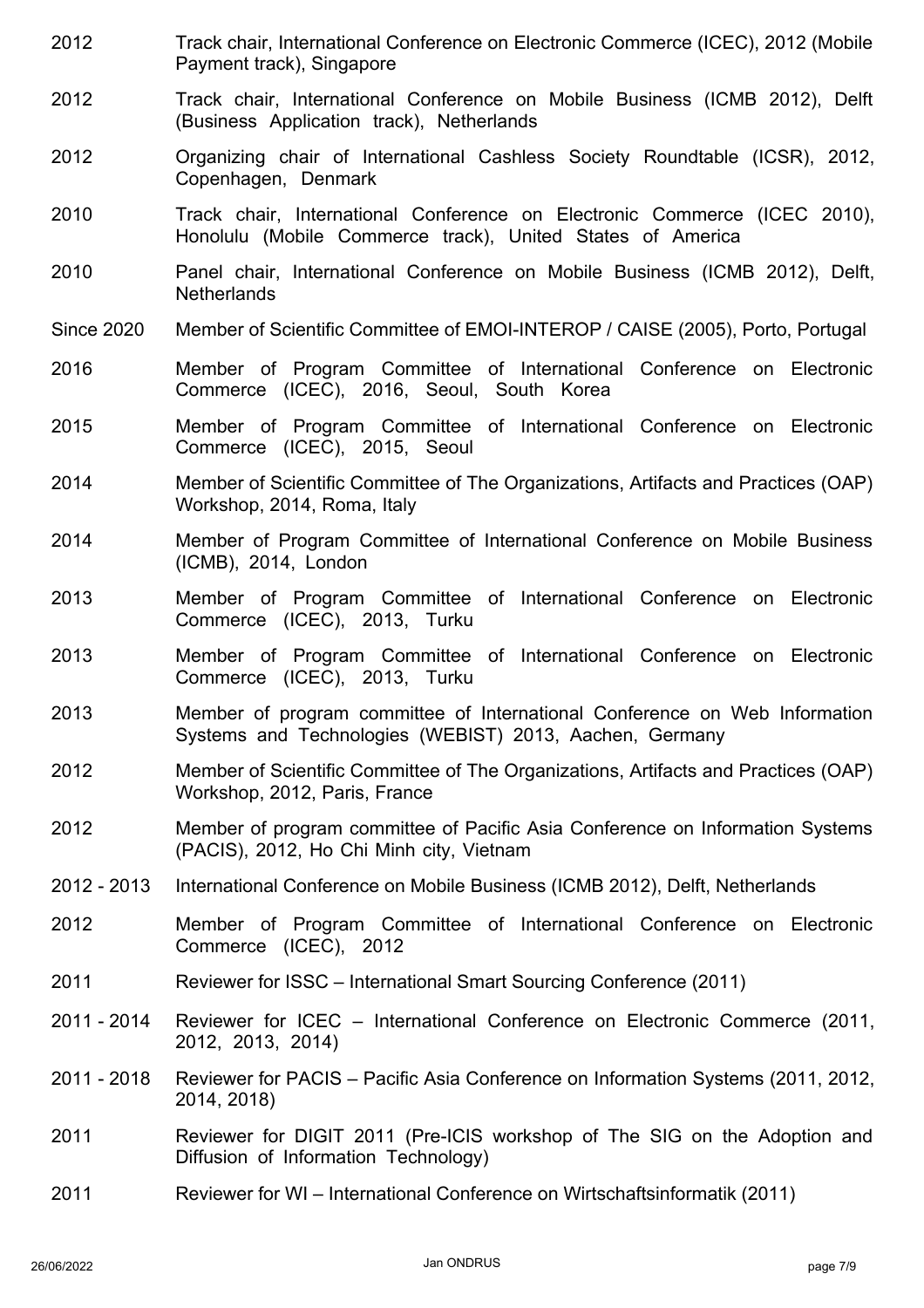- Member of program committe of International Conference on Electronic Commerce (ICEC), 2011, Liverpool 2011
- Member of program committee of International Conference on Mobile Business (ICMB 2011), Como, Italy 2011
- Member of program committee of International Conference on Electronic Commerce (ICEC 2010), Honolulu, United States of America 2010
- Member of program committee of International Conference on Mobile Business (ICMB 2010), Athens, Greece 2010
- Member of Scientific Committee of Colloque de l'Association Information et Management (AIM 2009), Marrakech, Maroc 2009
- 2009 2011 Reviewer for WeB Workshop on eBusiness Pre-ICIS event (2009, 2011)
- 2008 Reviewer for AIM Colloque de l ́Association Information et Management
- Member of Scientific Committee of Colloque de l'Association Information et Management (AIM 2008), Paris, France 2008
- Reviewer for ICIS International Conference on Information Systems (2007, 2008, 2010, 2013, 2017, 2018) 2007 - 2018
- Reviewer for AMCIS Americas Conference on Information Systems (2006, 2007, 2008, 2012) 2006 - 2012
- Reviewer for ECIS European Conference on Information Systems (2006, 2007, 2008, 2012, 2013, 2014, 2015, 2016) 2006 - 2016
- Reviewer for ICMB International Conference on Mobile Business (2006, 2007, 2008, 2012, 2014) 2006 - 2014
- Reviewer for International Workshop on Context Modeling and Decision Support (Context 2005) 2005
- 2005 Reviewer for Pre-ICIS Academic Workshop AIM (2005)
- Reviewer for EMOI/ CAiSE Workshop on Enterprise Modeling and Ontologies for Interoperability (2004) 2004
- Reviewer for HICSS Hawaii International Conference on System Sciences (2004, 2006, 2010, 2011, 2012, 2013, 2015, 2016, 2019) 2004 - 2019
- 2004 2007 Reviewer for Bled Electronic Commerce Conference (2004, 2005, 2006, 2007)
- Reviewer for EEE IEEE International Conference on e-Technology, e-Commerce, and e-Service (2004) 2004
- 2004 2005 Reviewer for INFORSID (2004, 2005)
- 2009 2012 Special issues editor Information Systems Journal

## **TEACHING EXPERIENCE**

| 2016 | E-commerce and Platforms, ESSEC Business School, Singapour |
|------|------------------------------------------------------------|
|      |                                                            |

2016 Digital Disruption, ESSEC Business School, Singapour